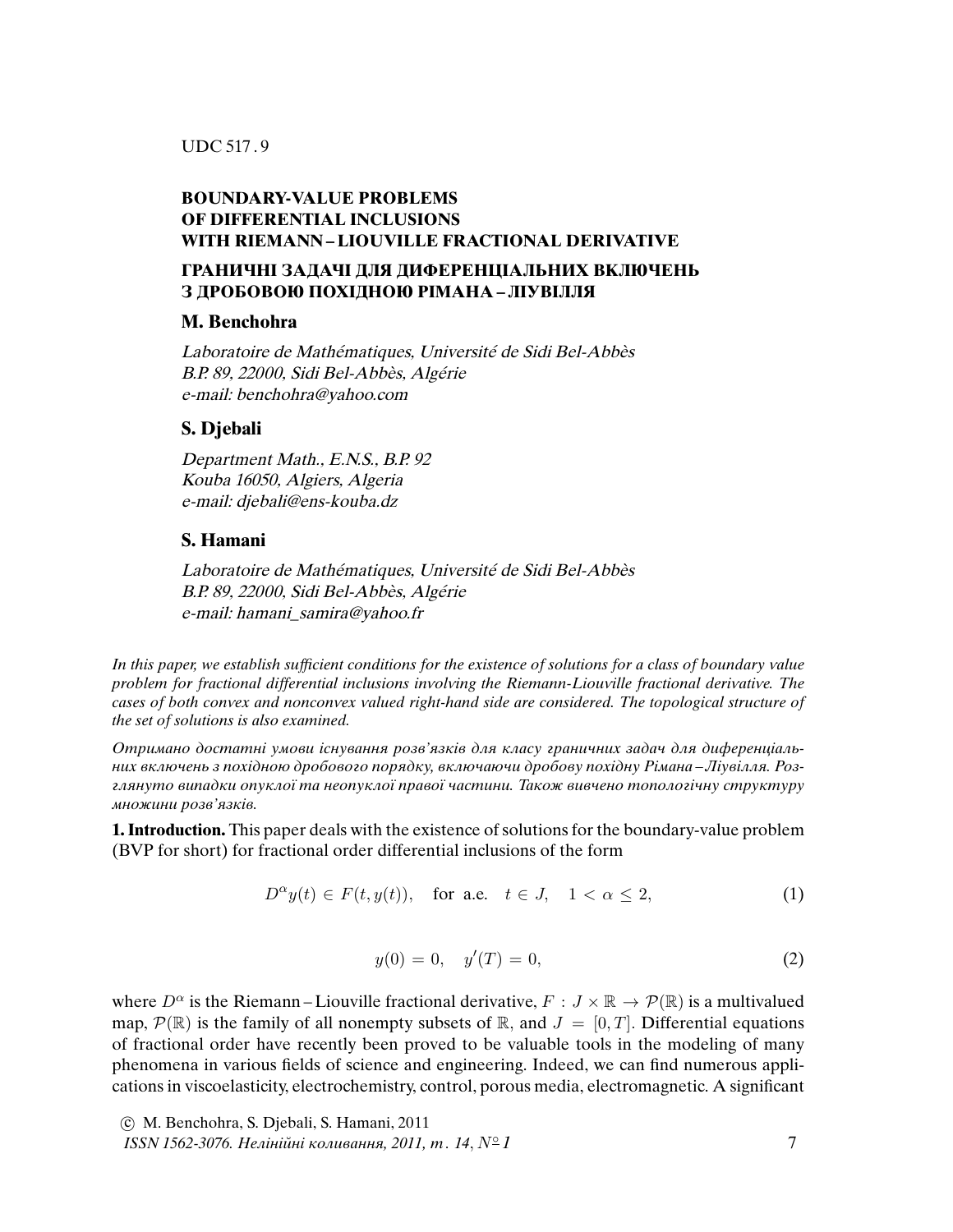development in fractional differential and partial differential equations has appeared in recent years; we refer to the monographs by Kilbas et al. [15], Podlubny [17], Samko et al. [18] and the papers by Agarwal et al. [1], Benchohra and Hamani [2], Furati and Tatar [9], and Ouahab [16], and the references therein. In [3], the authors studied the existence and uniqueness of solutions of classes of initial value problems for functional differential equations with infinite delay and fractional order. The aim of this work is the study of a BVP for differential inclusion with a Riemann –Liouville fractional derivative.

This paper is organized as follows. In Section 2, we introduce some preliminary results needed in the subsequent sections. In Section 3, using the nonlinear alternative of Leray and Schauder, we present an existence result for problem  $(1)$ ,  $(2)$  when the right-hand side is convexvalued. In Section 4, two results, for the case of nonconvex-valued right-hand side, are given. The first one is based upon a fixed point theorem for contraction multivalued maps due to Covitz and Nadler while the second one employs the nonlinear alternative of Leray and Schauder for single-valued maps [11], combined with a selection theorem due to Bressan – Colombo [4] for lower semicontinuous multivalued maps with decomposable values. The topological structure of the solutions set is also considered in Section 5. These results extend to the multivalued case some results from the above cited literature, and constitute a contribution to this emerging field of research.

**2. Preliminaries.** In this section, we introduce notations, definitions, and preliminary facts that will be used in the remainder of this paper. Let  $C(J, \mathbb{R})$  be the Banach space of all continuous functions from  $J$  into  $\mathbb R$  with the norm

$$
||y||_{\infty} = \sup\{|y(t)| : 0 \le t \le T\},\
$$

and let  $L^1(J, \mathbb{R})$  denote the Banach space of functions  $y : J \longrightarrow \mathbb{R}$  that are Lebesgue integrable with norm

$$
||y||_{L^1} = \int_0^T |y(t)| dt.
$$

 $AC(J, \mathbb{R})$  is the space of functions  $y : J \to \mathbb{R}$ , which are absolutely continuous. Given a topological vector space X, let  $\mathcal{P}(X)$  be the set of all nonempty subsets of X. Denote by  $P_{cl}(X) = \{ Y \in \mathcal{P}(X) : Y \text{ closed} \}, P_{b}(X) = \{ Y \in \mathcal{P}(X) : Y \text{ bounded} \}, P_{cp}(X) =$  $=\{Y \in \mathcal{P}(X) : Y \text{ compact}\}, P_{\text{c}p,\text{c}v}(X) = \{Y \in \mathcal{P}(X) : Y \text{ compact and convex}\}, P_{\text{c}l,\text{c}v}(X) = \{Y \in \mathcal{P}(X) : Y \text{ compact and convex}\}$  $= \{Y \in \mathcal{P}(X) : Y \text{ closed and convex}\}$  and so on. A multivalued map  $G : X \to P(X)$  is convex (closed) valued if  $G(x)$  is convex (closed) for all  $x \in X$ . G is bounded on bounded sets if  $G(A) = \mathbb{U}_{x \in A}G(x)$  is bounded in X for all  $A \in P_b(X)$ , i.e.  $\sup_{x \in A} {\sup_{y \in A} [y| : y \in A]}$  $\{G(x)\}\}<\infty$ . G is called upper semicontinuous (u.s.c.) on X if for each  $x_0 \in X$ , the set  $G(x_0)$  is a nonempty closed subset of X, and for each open set N of X containing  $G(x_0)$ , there exists an open neighborhood  $N_0$  of  $x_0$  such that  $G(N_0) \subseteq N$ , Equivalently, G is u.s.c. if the set  ${x \in X : G(x) \subset B}$  is open for any open set B in X. G is lower semicontinuous (l.s.c.) if the set  $\{x \in X : G(x) \cap B \neq \emptyset\}$  is open for any open set B in X. G is said to be completely continuous if  $G(A)$  is relatively compact for every  $A \in P_b(X)$ . If the multivalued map G is completely continuous with nonempty compact values, then  $G$  is u.s.c. if and only if  $G$  has a closed graph, i.e.,  $(x_n \longrightarrow x_*, y_n \longrightarrow y_*, y_n \in G(x_n)$  imply  $y_* \in G(x_*)$ ). G has a fixed point if there is  $x \in X$  such that  $x \in G(x)$ . The fixed point set of the multivalued operator G will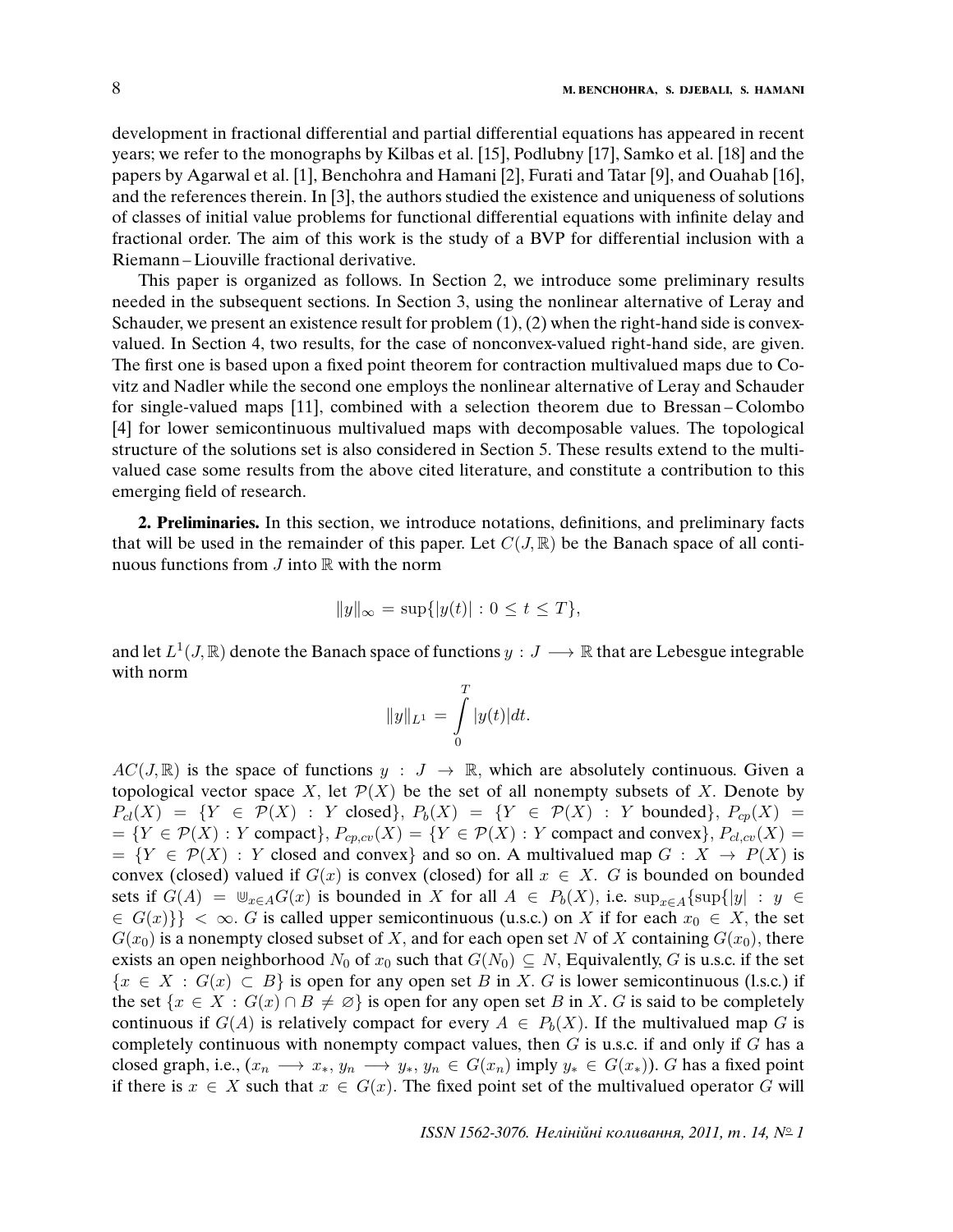be denoted by Fix G. A multivalued map  $G: J \to \mathcal{P}_{cl}(\mathbb{R})$  is said to be measurable provided for every open  $U \subset \mathbb{R}$ , the set  $\{t \in J, G(t) \subset U\}$  is Lebesgue measurable in J. We have the following lemma.

**Lemma 2.1** (see [5, 10]). G is measurable if and only if for each  $x \in \mathbb{R}$ , the function  $\zeta$ :  $J \to [0, +\infty)$  defined by  $\zeta(t) = \text{dist}(x, G(t)) = \inf\{|x - y\|, y \in G(t)\}, t \in J$  is Lebesgue measurable.

The following lemma is known as the Kuratowski – Ryll – Nardzewski selection theorem.

**Lemma 2.2** (see [10], Theorem 19.7 or [5], Theorem III.6). Let E be a separable metric space and  $G : [a, b] \to \mathcal{P}(E)$  a measurable multivalued map with closed values. Then G has a measurable selection.

The following one is taken from [20], Lemma 3.2.

**Lemma 2.3.** Let  $G : [0, b] \rightarrow \mathcal{P}(E)$  be a measurable multifunction and  $u : [0, b] \rightarrow E$  a measurable function. Then, for any measurable  $v : [0, b] \rightarrow (0, +\infty)$ , there exists a measurable selection  $g_v$  of G such that, for a.e.  $t \in [0, b]$ ,

$$
|u(t) - g_v(t)| \le d(u(t), G(t)) + v(t).
$$

**Definition 2.1.** A multivalued map  $F : J \times \mathbb{R} \to \mathcal{P}(\mathbb{R})$  is said to be Caratheodory if

(a) the map  $t \mapsto F(t, u)$  is measurable for each  $u \in \mathbb{R}$ ;

(b) the map  $u \mapsto F(t, u)$  is upper semicontinuous for a.e.  $t \in J$ ;

(c) it is L<sup>1</sup>-Carathéodory if it is further integrably bounded, i.e., there exists  $h \in L^1(J, \mathbb{R}^+)$ such that

$$
||F(t,x)||_{\mathcal{P}} \leq h(t)
$$
 for a.e.  $t \in J$  and all  $x \in \mathbb{R}$ ,

where  $||F(t, u)||_{\mathcal{P}} = \sup\{|v| : v \in F(t, u)\}.$ 

For each  $y \in C(J, \mathbb{R})$ , define the set of selections of F by

$$
S_{F,y} = \{ v \in L^1(J, \mathbb{R}) : v(t) \in F(t, y(t)), \text{ a.e. } t \in J \}.
$$

**Remark 2.1.** From ([19], Theorem 5.10), we know that  $S_{F,y}$  is nonempty if and only if the mapping  $t \mapsto \{\inf ||v|| : v \in F(t, y(t)]\}$  belongs to  $L^1(J)$ . It is bounded if and only if the mapping  $t \mapsto ||F(t, y(t)||_{\mathcal{P}} = {\text{sup}} ||v|| : v \in F(t, y(t)]$  belongs to  $L^1(J)$ ; this particularly holds true when  $F$  is integrably bounded.

Let  $(X, d)$  be a metric space. Define the Hausdorff pseudometric distance  $H_d : \mathcal{P}(X) \times$  $\times \mathcal{P}(X) \longrightarrow \mathbb{R}_{+} \cup {\infty}$  by

$$
H_d(A, B) = \max\{\sup_{a \in A} d(a, B), \sup_{b \in B} d(A, b)\},\
$$

where  $d(A, b) = \inf_{a \in A} d(a, b)$  and  $d(a, B) = \inf_{b \in B} d(a, b)$ . Then  $(P_{b, cl}(X), H_d)$  is a metric space and  $(P_{cl}(X), H_d)$  is a generalized metric space (see [14]).

**Definition 2.2.** A multivalued operator  $N : X \to P_{cl}(X)$  is called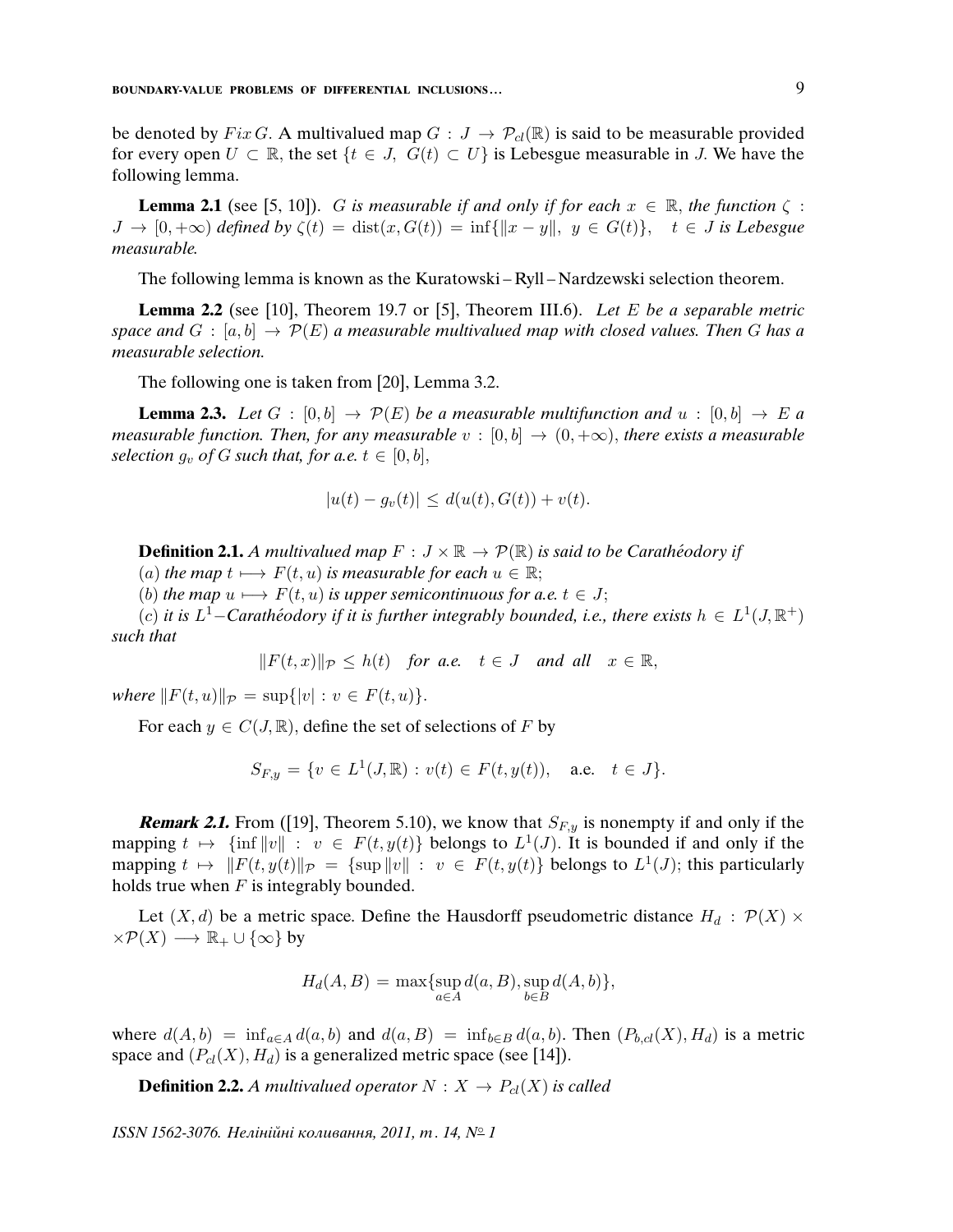(a)  $\gamma$ -Lipschitz if there exists  $\gamma > 0$  such that

$$
H_d(N(x), N(y)) \le \gamma d(x, y), \quad \text{for each} \quad x, y \in X,
$$

(b) a contraction if it is  $\gamma$ -Lipschitz with  $0 < \gamma < 1$ .

The following result is known as the Covitz – Nadler fixed point theorem.

**Lemma 2.4** [6]. Let  $(X, d)$  be a complete metric space. If  $N : X \to P_{cl}(X)$  is a contraction, then  $Fix N \neq \emptyset$ .

For more details about multivalued maps, we refer to the books by Deimling [7], Górniewicz [10], and Kisielewicz [14]. We end this section with the definitions of fractional order integral and derivative (see [15, 17]).

**Definition 2.3.** The fractional (arbitrary) order integral of a function  $h \in L^1([a, b], \mathbb{R}^+)$  of order  $\alpha > 0$  is defined by

$$
I_a^{\alpha}h(t) = \frac{1}{\gamma(\alpha)} \int_a^t (t-s)^{\alpha-1}h(s)ds,
$$

where  $\gamma$  is the Gamma function. When  $a = 0$ , we write  $I^{\alpha}h(t) = h(t) * \varphi_{\alpha}(t)$ , where  $\varphi_{\alpha}(t) =$  $=\frac{t^{\alpha-1}}{2}$  $\frac{\partial^2}{\partial \gamma(\alpha)}$  for  $t > 0$  and  $\varphi_\alpha(t) = 0$  for  $t \leq 0$ . Note  $\varphi_\alpha$  behaves as the Delta function when  $\alpha \to 0$ . Indeed, it is shown (see e.g. (2.89) in [17], p. 65) that  $\lim_{\alpha\to 0} I^{\alpha}h(t) = h(t)$  whenever h is continuous.

**Definition 2.4.** For a function h defined on the interval  $[a, b]$ , the  $\alpha - th$  Riemann – Liouville fractional-order derivative of h is given by

$$
(D_{a+}^{\alpha}h)(t) = \frac{1}{\gamma(n-\alpha)} \left(\frac{d}{dt}\right)^n \int_a^t (t-s)^{n-\alpha-1} h(s) \, ds,
$$

where  $n = [\alpha] + 1$  and  $[\alpha]$  denotes the integer part of  $\alpha$ .

**3. The convex case.** In this section, we are concerned with the existence of solutions to problem (1), (2) when the right-hand side takes convex, compact values. Let us start by defining what we mean by a solution of problem  $(1)$ ,  $(2)$ .

**Definition 3.1.** A function  $y \in AC(J, \mathbb{R})$  is said to be a solution of problem (1), (2), if there exists a function  $v \in L^1(J, \mathbb{R})$  with  $v(t) \in F(t, y(t))$ , for a.e.  $t \in J$ , such that

$$
D^{\alpha}y(t) = v(t), \quad a.e. \quad t \in J, \quad 1 < \alpha \leq 2,
$$

and the function y satis*fi*es the conditions (2).

For the existence of solutions for problem  $(1)$ ,  $(2)$ , we need an auxiliary lemma:

**Lemma 3.1** [15]. Let  $\alpha > 0$ . If we assume  $h \in C((0,T), \mathbb{R}) \cap L((0,T), \mathbb{R})$ , then the fractional differential equation

$$
D^{\alpha}h(t) = 0
$$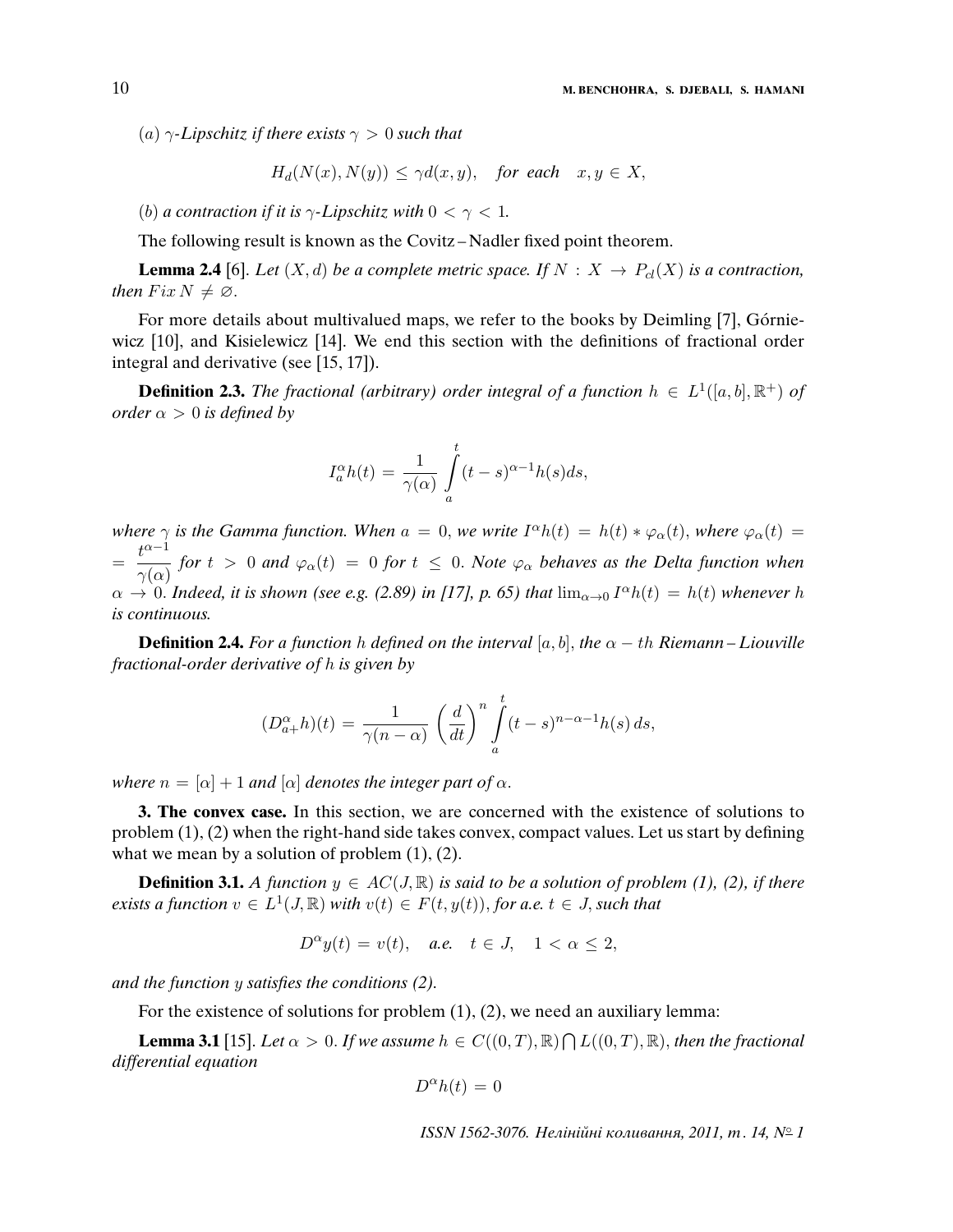has solutions

$$
h(t) = c_1 t^{\alpha - 1} + c_2 t^{\alpha - 2} + \ldots + c_n t^{\alpha - n}, \text{ for } c_i \in \mathbb{R}, \quad i = 1, 2, \ldots, n.
$$

**Lemma 3.2** [15]. Assume  $h \in C((0,T),\mathbb{R}) \cap L((0,T),\mathbb{R})$  with a fractional derivative of order  $\alpha > 0$ . Then

$$
I^{\alpha}D^{\alpha}h(t) = h(t) + c_1t^{\alpha-1} + c_2t^{\alpha-2} + \ldots + c_nt^{\alpha-n}
$$

for some constants  $c_i$ ,  $i = 1, 2, \ldots, n$ .

As a consequence of Lemmas 3.1 and 3.2, we have the following result which provides the integral formulation for problem (1), (2).

**Lemma 3.3.** Let  $1 < \alpha \leq 2$  and let  $\sigma : J \to \mathbb{R}$  be continuous. A function y is a solution of the fractional integral equation

$$
y(t) = \int_{0}^{T} G(t, s) \sigma(s) ds,
$$
\n(3)

where

$$
G(t,s) = \begin{cases} \frac{(t-s)^{\alpha-1}}{\gamma(\alpha)} - \frac{t^{\alpha-1}(T-s)^{\alpha-2}}{(\alpha-1)T^{\alpha-2}\gamma(\alpha-1)}, & 0 \le s \le t, \\ -\frac{t^{\alpha-1}(T-s)^{\alpha-2}}{(\alpha-1)T^{\alpha-2}\gamma(\alpha-1)}, & t \le s < T, \end{cases}
$$
(4)

if and only if y is a solution of the fractional BVP

$$
D^{\alpha}y(t) = \sigma(t), \quad t \in J,
$$
\n(5)

$$
y(0) = 0, \quad y'(T) = 0. \tag{6}
$$

**Proof.** Assume that y satisfies (5); then Lemma 3.2 implies that

$$
y(t) = c_1 t^{\alpha - 1} + c_2 t^{\alpha - 2} + \frac{1}{\gamma(\alpha)} \int_{0}^{t} (t - s)^{\alpha - 1} \sigma(s) ds.
$$

From (6), a simple calculation yields  $c_2 = 0$  and

$$
c_1 = \frac{-1}{(\alpha - 1)T^{\alpha - 2}\gamma(\alpha - 1)} \int\limits_0^T (T - s)^{\alpha - 2} \sigma(s) ds,
$$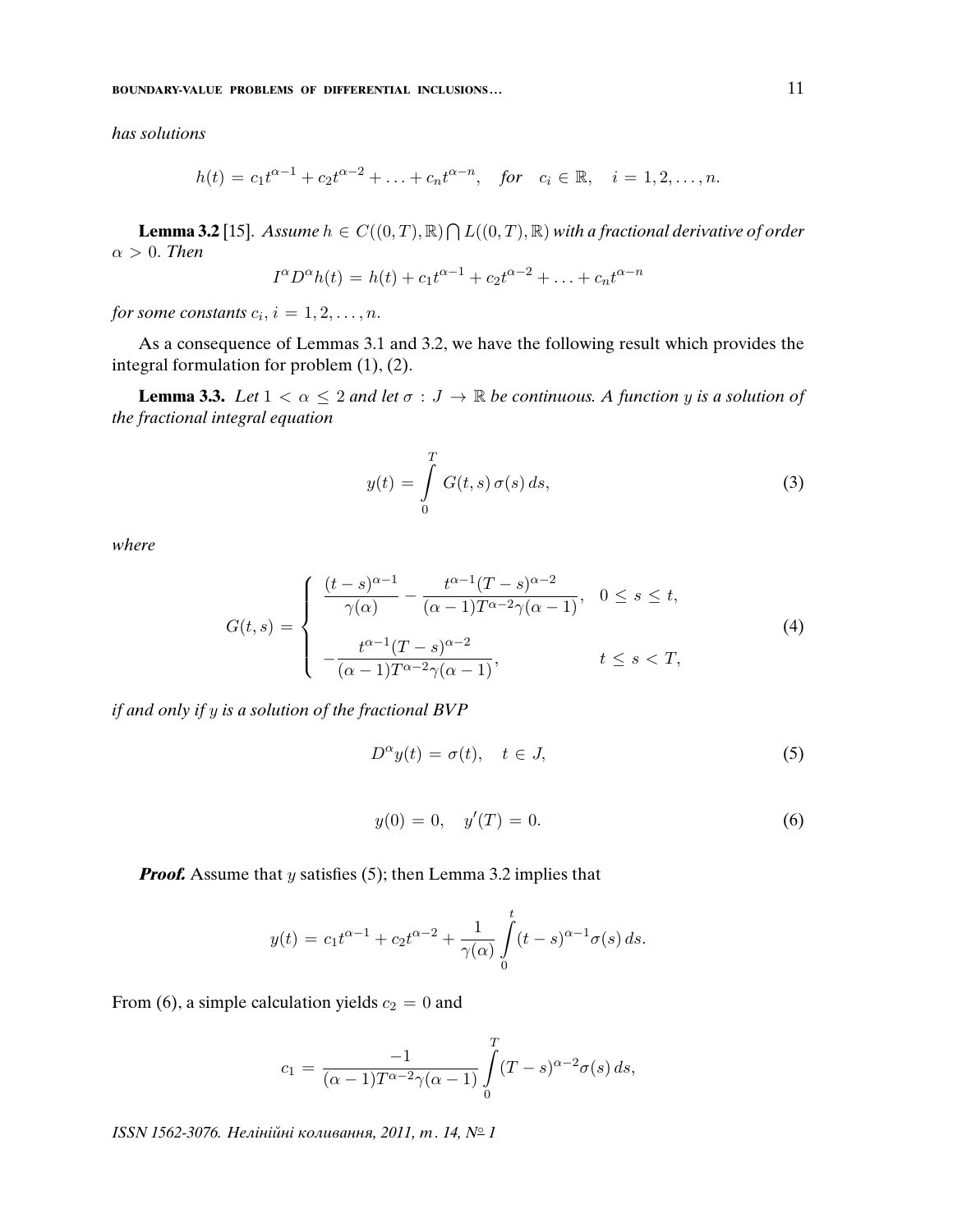whence equation (3). Conversely, it is clear that if y satisfies equation (3), then by Lemmas 3.2, 3.3, equations (5), (6) hold.

**Remark 3.1.** The function  $t \in J \mapsto \int_0^T |G(t, s)| ds$  is continuous on [0, T], hence bounded. Let

$$
G^* = \sup \left\{ \int_0^T |G(t,s)| ds, \ t \in J \right\}.
$$

Our first existence result is based on the nonlinear alternative of Leray – Schauder type for multivalued maps [10, 11] which we recall for the reader's convenience:

**Lemma 3.4.** Let  $(X, \|\cdot\|)$  be a Banach space and  $F: X \to \mathcal{P}_{cl,cv}(X)$  a compact, u.s.c. multivalued map. Then either one of the following conditions hold: (a) F has at least one *fi*xed point,

(b) the set  $\mathcal{M} := \{x \in X, x \in \lambda F(x), \lambda \in (0,1)\}\$ is unbounded.

We have the following theorem.

#### **Theorem 3.1.** Assume the following hypotheses hold:

 $(\mathcal{H}_1)$   $F : J \times \mathbb{R} \longrightarrow \mathcal{P}_{\text{cn},\text{cu}}(\mathbb{R})$  is a Carathéodory multivalued map.

 $(\mathcal{H}_2)$  There exist  $p \in L^{\infty}(J,\mathbb{R})$  and  $\psi : [0,\infty) \to (0,\infty)$  continuous and nondecreasing such that

$$
||F(t, u)||_{\mathcal{P}} \leq p(t)\psi(|u|)
$$
 for  $t \in J$  and each  $u \in \mathbb{R}$ .

 $(\mathcal{H}_3)$  There exists a constant  $M > 0$  such that

$$
\frac{M}{p^*G^*\psi(M)} > 1,\tag{7}
$$

where

$$
p^* = ||p||_{L^{\infty}}.
$$

Then problem  $(1)$ ,  $(2)$  has at least one solution on J.

*Proof.* In order to transform problem (1), (2) into a fixed point problem, consider the multivalued operator  $N : C(J, \mathbb{R}) \longrightarrow \mathcal{P}(C(J, \mathbb{R}))$  defined by

$$
N(y) = \left\{ h \in C(J, \mathbb{R}) : h(t) = \int\limits_0^T G(t, s)v(s)ds, \ v \in S_{F, y} \right\}
$$

where the Green function  $G(t, s)$  is given by (4). Clearly, from Lemma 3.3, the fixed points of N are solutions of  $(1) - (3)$ . We shall show that N satisfies the assumptions of Lemma 3.4. The proof will be given in four steps. First, since  $S_{F,y}$  is convex (because F has convex values), then  $N(y)$  is convex for each  $y \in C(J, \mathbb{R})$ .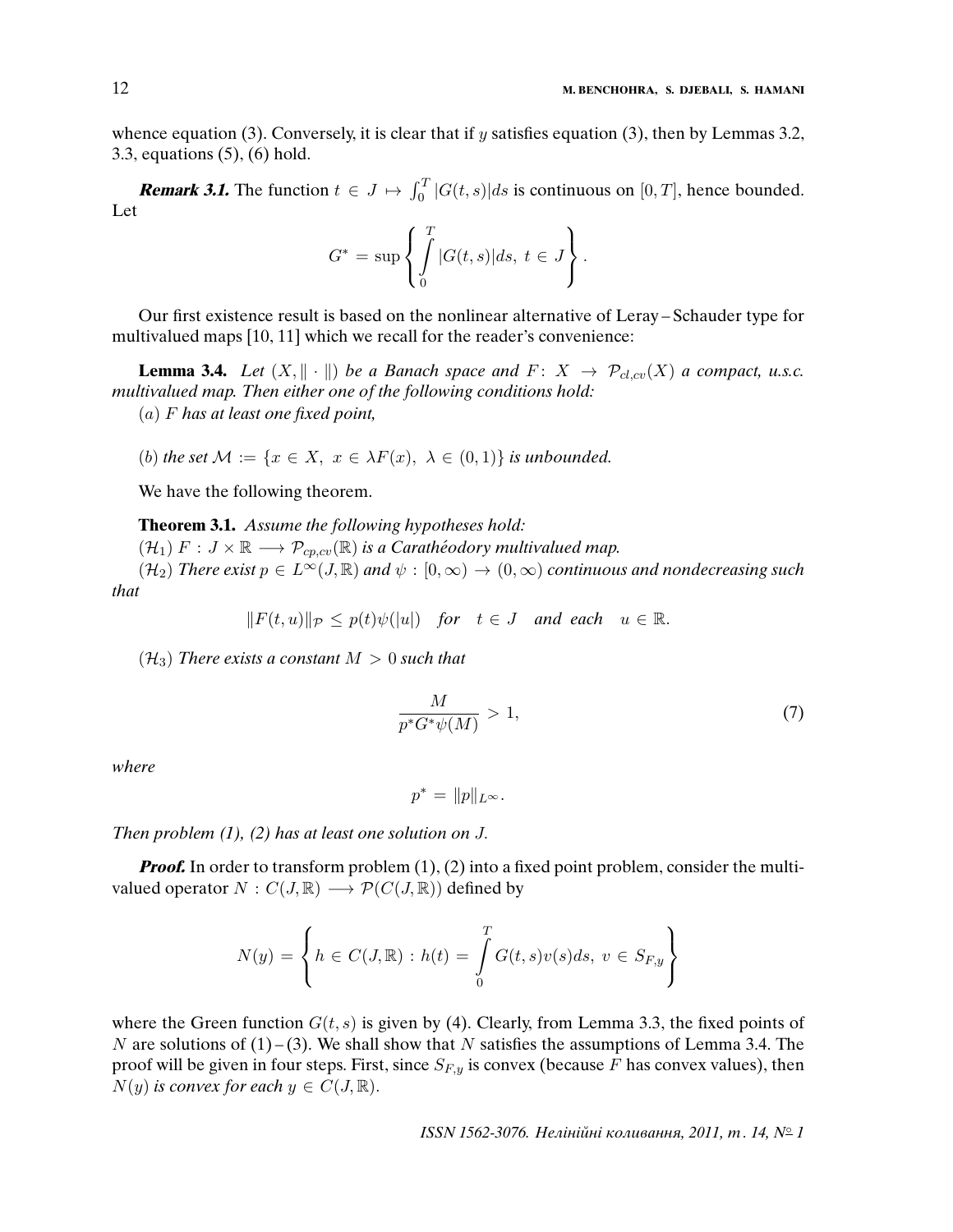Step 1: N maps bounded sets into bounded sets in  $C(J, \mathbb{R})$ . Let  $B_{\eta^*} = \{y \in C(J, \mathbb{R})$ :  $||y||_{\infty} \leq \eta^*$  be a bounded set in  $C(J, \mathbb{R})$  and  $y \in B_{\eta^*}$ . Then, for each  $h \in N(y)$  and  $t \in J$ , there exists  $v \in S_{F,y}$  such that, by  $(\mathcal{H}_2)$  we have

$$
|h(t)| \leq \int\limits_0^T G(t,s)|v(s))|ds \leq p^*G^*\psi(||y||_{\infty}).
$$

Thus

$$
||h||_{\infty} \le p^* G^* \psi(\eta^*).
$$

Step 2: N maps bounded sets into equicontinuous sets of  $C(J, \mathbb{R})$ . Let  $t_1, t_2 \in J$ ,  $t_1 < t_2$ ,  $B_{\eta^*}$ be a bounded set of  $C(J, \mathbb{R}), y \in B_{\eta^*}$  and  $h \in N(y)$ . As in Step 1, we have

$$
|h(t_2) - h(t_1)| \leq \int_0^T |G(t_2, s) - G(t_1, s)| |v(s)| ds + p^* \psi(\eta^*) \sup_{s \in J} \left| \int_0^T G(t_2, s) - G(t_1, s) \right| ds.
$$

As  $t_1 \longrightarrow t_2$ , the right-hand side of the above inequality tends to zero. As a consequence of Steps 1, 2 together with the Arzéla – Ascoli theorem, we conclude that  $N$  is completely continuous.

Step 3: N has a closed graph. Let  $y_n \to y_*, h_n \in N(y_n)$  and  $h_n \to h_*$ . We need to show that  $h_* \in N(y_*)$ .  $h_n \in N(y_n)$  means that there exists  $v_n \in S_{F,y_n}$  such that, for each  $t \in J$ ,

$$
h_n(t) = \int\limits_0^T G(t,s) v_n(s) ds.
$$

We must show that there exists  $v_* \in S_{F,y_*}$  such that, for each  $t \in J$ ,

$$
h_*(t) = \int\limits_0^T G(t,s) \, v_*(s) \, ds.
$$

Since  $F(t, \cdot)$  is upper semicontinuous, for every  $\varepsilon > 0$ , there exists  $n_0(\varepsilon) \geq 0$  such that for every  $n \geq n_0$ , we have

$$
v_n(t) \in F(t, y_n(t)) \subset F(t, y_*(t)) + \varepsilon B(0, 1), \quad \text{a.e.} \quad t \in J.
$$

Since  $F(\cdot, \cdot)$  has compact values, there exists a subsequence  $v_{n_m}(\cdot)$  such that

$$
v_{n_m}(\cdot) \to v_*(\cdot), \quad \text{as} \quad m \to \infty
$$

and then

$$
v_*(t) \in F(t, y_*(t)), \quad \text{a.e.} \quad t \in J.
$$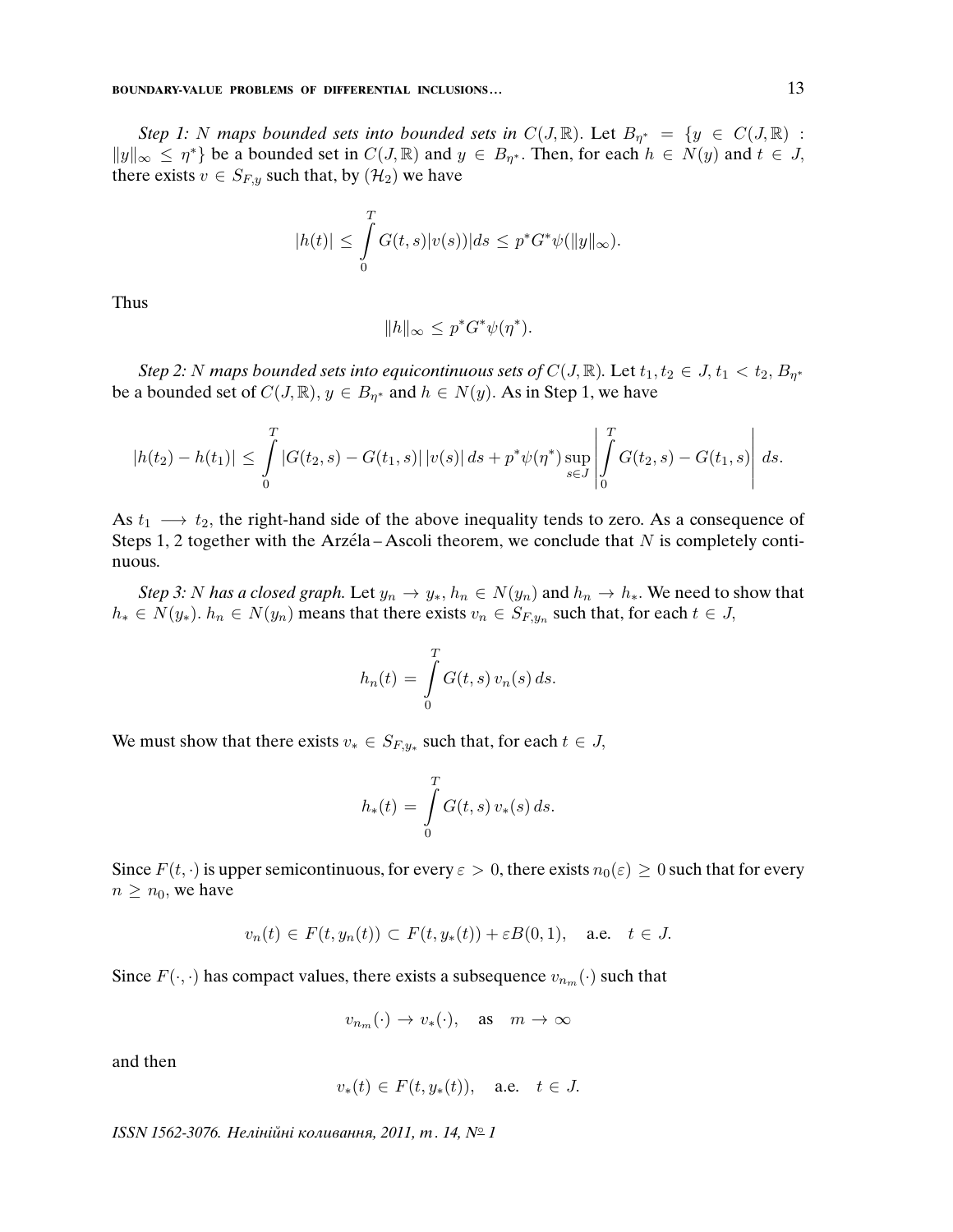Since

$$
\left| h_*(t) - \int_0^T G(t,s) \, v_*(s) \, ds \right| \leq |h_*(t) - h_{n_m}(t)| + \left| h_{n_m}(t) - \int_0^T G(t,s) v_*(s) \, ds \right| \leq
$$
  

$$
\leq |h_*(t) - h_{n_m}(t)| + \left| \int_0^T G(t,s) |v_{n_m}(s) - v_*(s)| \, ds \right|,
$$

our claim follows from the Lebesgue dominated convergence theorem.

Step 4: A priori bounds on solutions. Let y be such that  $y \in \lambda N(y)$  for  $\lambda \in [0,1]$ . Then, there exists  $v \in S_{F,y}$  such that, for each  $t \in J$ ,

$$
|y(t)| \leq \int_{0}^{T} G(t,s)p(s)\psi(|y(s)|)ds \leq p^*G^*\psi(||y||_{\infty}).
$$

Thus

$$
\frac{\|y\|_{\infty}}{p^*G^*\psi(\|y\|_{\infty})} \le 1.
$$

Condition (7) implies that  $||y||_{\infty} \neq M$ . Given

$$
U = \{ y \in C(J, \mathbb{R}) : ||y||_{\infty} < M \},
$$

there is no  $y \in \partial U$  such that  $y \in \lambda N(y)$  for some  $\lambda \in (0,1)$ . Moreover, the operator  $N : \overline{U} \to$  $\rightarrow \mathcal{P}(C(J,\mathbb{R}))$  is upper semicontinuous and completely continuous. Therefore, with Lemma 3.4, we deduce that N has a fixed point y in  $\overline{U}$ , a solution of problem (1), (2).

Theorem 3.1 is proved.

**4. The nonconvex case.** In this section, two existence results for problem  $(1)$ ,  $(2)$  are given when the right-hand side takes nonconvex values.

#### **4.1. A first result.**

#### **Theorem 4.1.** Assume that

 $(\mathcal{H}_4)$   $F : J \times \mathbb{R} \longrightarrow \mathcal{P}_{cp}(\mathbb{R})$  is integrably bounded and  $F(\cdot, u) : J \to \mathcal{P}_{cp}(\mathbb{R})$  is measurable for each  $u \in \mathbb{R}$ .

 $(\mathcal{H}_5)$  There exists  $l \in L^{\infty}(J,\mathbb{R})$  such that  $d(0, F(t,0)) \leq l(t)$ , a.e.  $t \in J$  and

$$
H_d(F(t, u), F(t, \overline{u})) \le l(t)|u - \overline{u}| \quad \text{for every} \quad u, \overline{u} \in \mathbb{R}.
$$

If further

$$
||l||_{L^{\infty}}G^*<1,
$$
\n(8)

then problem  $(1)$ ,  $(2)$  has at least one solution on J.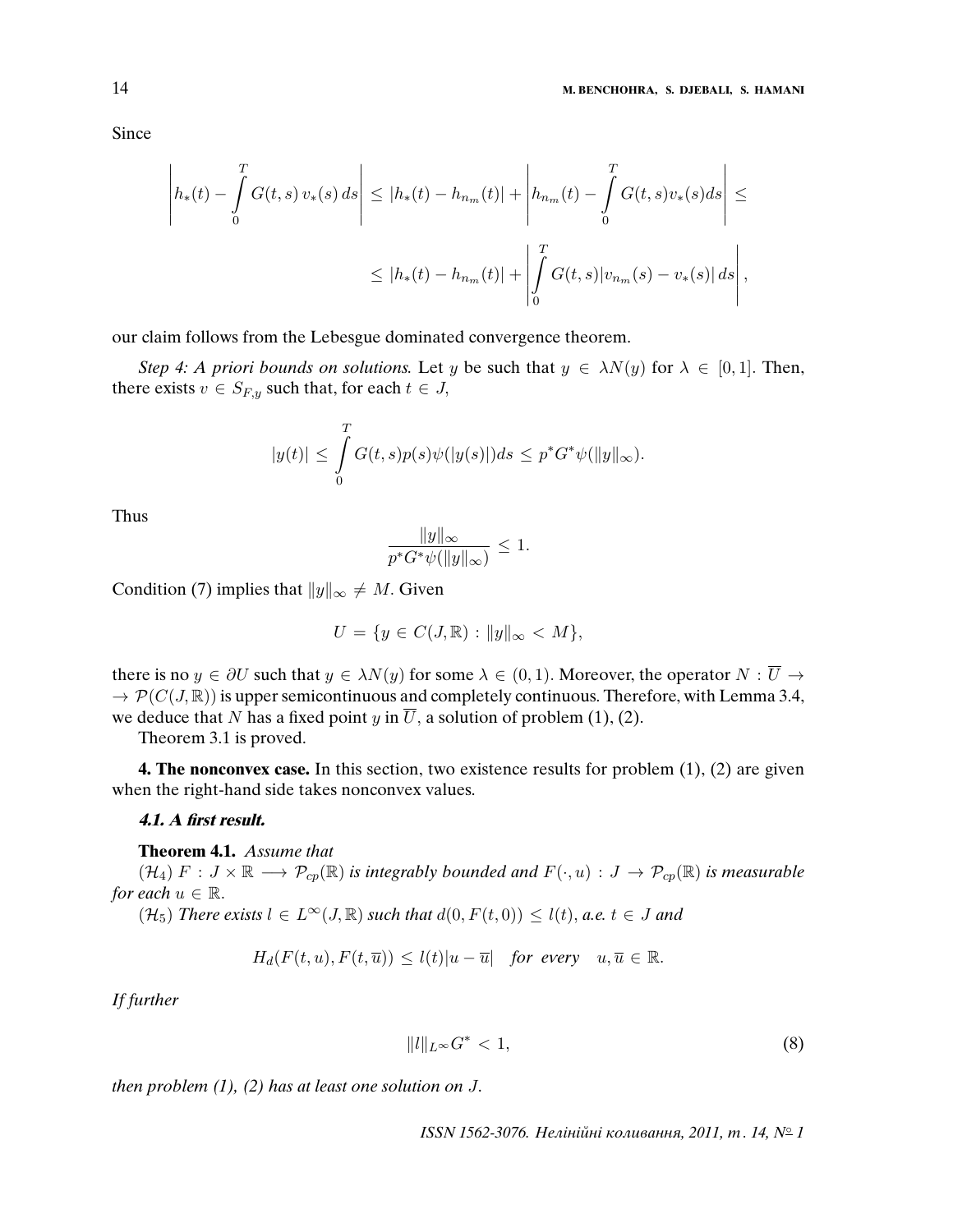**Proof.** For each  $y \in C(J, \mathbb{R})$ , the set  $S_{F,y}$  is nonempty by  $(\mathcal{H}_4)$  (see Remark 2.1). By Lemma 2.2,  $F$  has a measurable selection. We shall show that  $N$  satisfies the assumptions of Lemma 2.4. The proof will be given in two steps.

Step 1:  $N(y) \in P_{cl}(C(J, \mathbb{R}))$  for each  $y \in C(J, \mathbb{R})$ . Indeed, let  $(y_n)_{n \geq 0} \in N(y)$  be such that  $y_n \longrightarrow \tilde{y}$  in  $C(J, \mathbb{R})$ . Then,  $\tilde{y} \in C(J, \mathbb{R})$  and there exists  $v_n \in S_{F,y}$  such that, for each  $t \in J$ ,

$$
y_n(t) = \int_{0}^{T} G(t, s) v_n(s) \, ds. \tag{9}
$$

By Assumption ( $\mathcal{H}_4$ ), the sequence  $v_n$  is integrably bounded. Moreover F has compact values. Then by the Dunford-Pettis theorem (see [13], Proposition 4.2.1), we may pass to a subsequence, if necessary, to get that  $(v_n)_{n\in\mathbb{N}}$  converges weakly to v in  $L^1_w(J,\mathbb{R})$  (the space endowed with the weak topology). Define the linear operator

$$
\gamma: L^1(J, \mathbb{R}) \longrightarrow C(J, \mathbb{R})
$$

by  $(\gamma v)(t) = \int_0^T G(t, s)v(s)ds$ . The Ascoli–Arzéla lemma implies that  $\gamma$  is completely continuous. As a consequence,  $(v_n)_{n \in \mathbb{N}}$  admits a subsequence  $(v_{n_k})_{k \in \mathbb{N}}$  such that  $\gamma(v_{n_k})$  converges strongly to  $\gamma(v)$  in  $C(J, \mathbb{R})$ . Passing to the limit in (9) with  $n = n_k$ , as  $k \to +\infty$ , yields that, for each  $t \in J$ 

$$
\widetilde{y}(t) = \int\limits_0^T G(t, s) v(s) \, ds,
$$

hence  $\widetilde{y} \in N(y)$  and  $N(y)$  is closed.

Step 2: There exists  $\gamma < 1$  such that

$$
H_d(N(y), N(\overline{y})) \le \gamma \|y - \overline{y}\|_{\infty}, \quad \text{for each} \quad y, \overline{y} \in C(J, \mathbb{R}).
$$

Let  $y, \overline{y} \in C(J, \mathbb{R})$  and  $h_1 \in N(y)$ . Then, there exists  $v_1 \in S_{F,y}$  such that for each  $t \in J$ ,

$$
h_1(t) = \int\limits_0^T G(t,s)v_1(s)ds, \quad \text{a.e.} \quad t \in J.
$$

From  $(\mathcal{H}_5)$ , we deduce

$$
H_d(F(t, y(t)), F(t, \overline{y}(t))) \le l(t)|y(t) - \overline{y}(t)|.
$$

Hence, there exists  $w \in F(t, \overline{y}(t))$  such that

$$
|v_1(t) - w| \le l(t)|y(t) - \overline{y}(t)|, \quad t \in J.
$$

Consider the multivalued map  $U : J \to \mathcal{P}(\mathbb{R})$  defined by

$$
U(t) = \{ w \in \mathbb{R} : |v_1(t) - w| \le l(t) |y(t) - \overline{y}(t)| \} := \mathcal{B}(v_1(t), \gamma(t)),
$$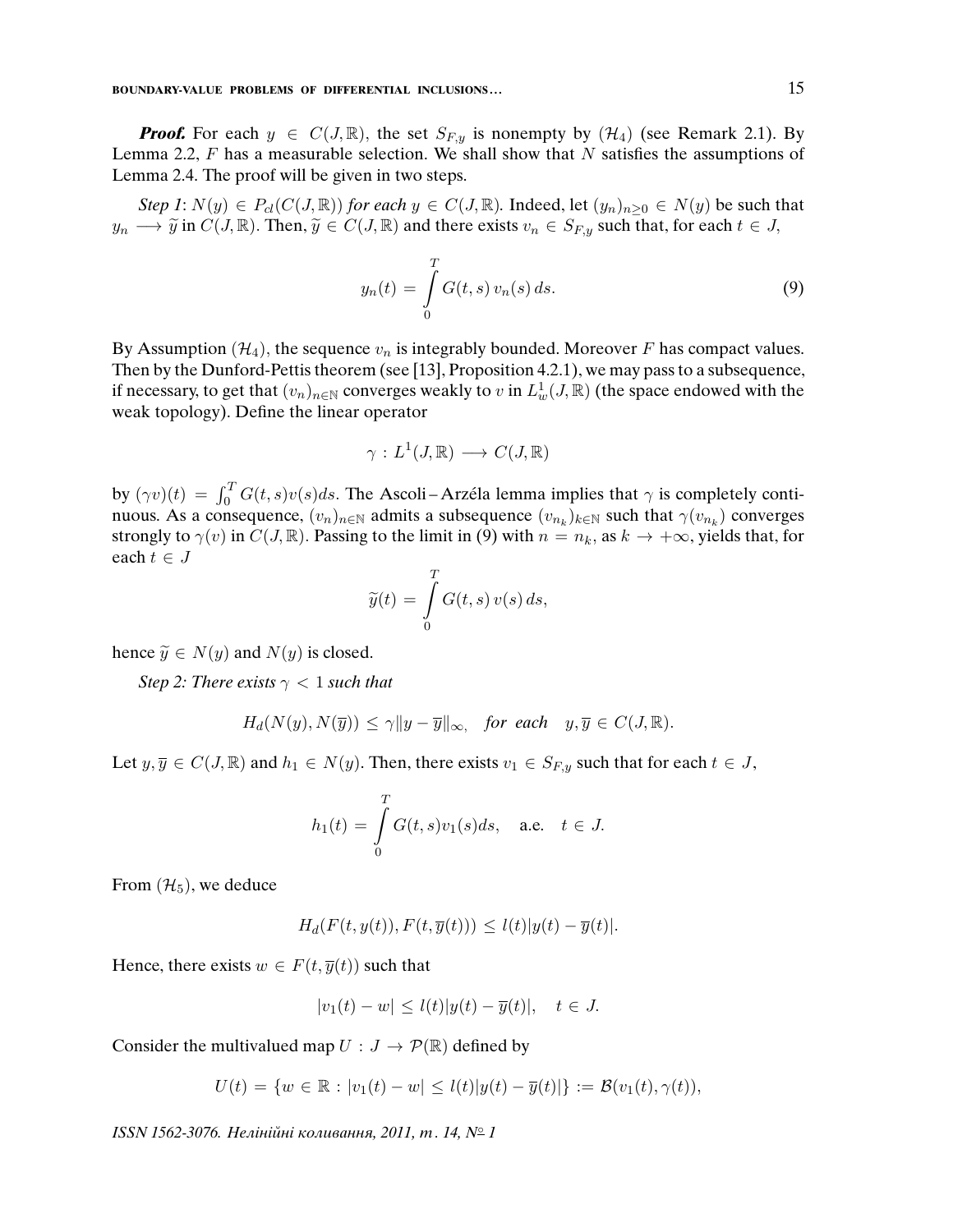where  $\gamma(t) = l(t)|y(t) - \overline{y}(t)|$ . Assumptions (H<sub>4</sub>) and (H<sub>5</sub>) imply that the multimap  $t \mapsto$  $\rightarrow$  F(t,  $\bar{y}(t)$ ) is measurable. Since  $v_1$  and  $\gamma$  are measurable, Theorem III.4.1 in [5] tells us that the closed ball B is measurable. Moreover, the set  $V(t) = U(t) \cap F(t, \overline{y}(t))$  is nonempty. Indeed, taking the measurable function  $v = 0$  in Lemma 2.3, we obtain a measurable selection u of  $F(t, \overline{y}(t))$  such that

$$
|u(t) - v_1(t)| \le d(v_1(t), F(t, \overline{y}(t)) \le \gamma(t).
$$

Then  $u \in U(t)$ , hence  $u \in V(t)$ , proving our claim. Finally, since the multivalued operator V defined by  $V(t) = U(t) \cap F(t, \overline{y}(t))$  is measurable (see [5, 10]), there exists, by Lemma 2.2, a function which is a measurable selection for V. So  $v_2(t) \in F(t, \overline{y}(t))$ , and for each  $t \in J$ ,

$$
|v_1(t) - v_2(t)| \le l(t)|y(t) - \overline{y}(t)|.
$$

Let us define for a.e.  $t \in J$ ,

$$
h_2(t) = \int_{0}^{T} G(t, s) v_2(s) ds.
$$

Then, for a.e.  $t \in J$ 

$$
|h_1(t) - h_2(t)| \leq G^* ||l||_{L^{\infty}} ||y - \overline{y}||_{\infty} \leq ||l||_{L^{\infty}} G^* ||y - \overline{y}||_{\infty}.
$$

Hence

$$
||h_1 - h_2||_{\infty} \le ||l||_{L^{\infty}} G^*||y - \overline{y}||_{\infty}.
$$

By an analogous relation, obtained by interchanging the roles of  $y$  and  $\overline{y}$ , we get

$$
H_d(N(y), N(\overline{y})) \le ||l||_{L^{\infty}} G^*||y - \overline{y}||_{\infty}.
$$

Finally, condition (8) implies that N is a contraction and thus, by Lemma 2.4, N has a fixed point  $y$ , solution to problem  $(1)$ ,  $(2)$ .

Theorem 4.1 is proved.

**4.2. A second result.** Now, we present a result for problem (1), (2) in the spirit of the nonlinear alternative of Leray – Schauder type [11] for single-valued maps, combined with a selection theorem due to Bressan – Colombo [4] for lower semicontinuous multivalued maps with decomposable values. Details on multivalued maps with decomposable values and their properties can be found in the book by Fryszkowski [8]. Let A be a subset of  $J \times \mathbb{R}$ .

**Definition 4.1.** (a) A is called  $\mathcal{L} \otimes \mathcal{B}$  measurable if A belongs to the  $\sigma$ -algebra generated by all sets of the form  $I \times D$  where I is Lebesgue measurable in J and D is Borel measurable in  $\mathbb{R}$ .

(b) A subset  $A \subset L^1(J, \mathbb{R})$  is decomposable if for all  $u, v \in A$  and for every Lebesgue measurable set  $I \subset J$ ,  $u\chi_I + v\chi_{J\setminus I} \in A$ , where  $\chi$  stands for the characteristic function.

Let  $F : J \times \mathbb{R} \to \mathcal{P}(\mathbb{R})$  be a multivalued map with nonempty closed values. Assign to F the multivalued operator  $\mathcal{F}:C(J,\mathbb{R})\to\mathcal{P}(L^1(J,\mathbb{R}))$  defined by  $\mathcal{F}(y)=S_{F,y}$  and let  $\mathcal{F}(t,y)=\mathcal{F}(t,y)$  $= S_{F,y}(t), t \in J, y \in C(J, \mathbb{R})$ . The operator F is called the Nemyts' kii operator associated to F.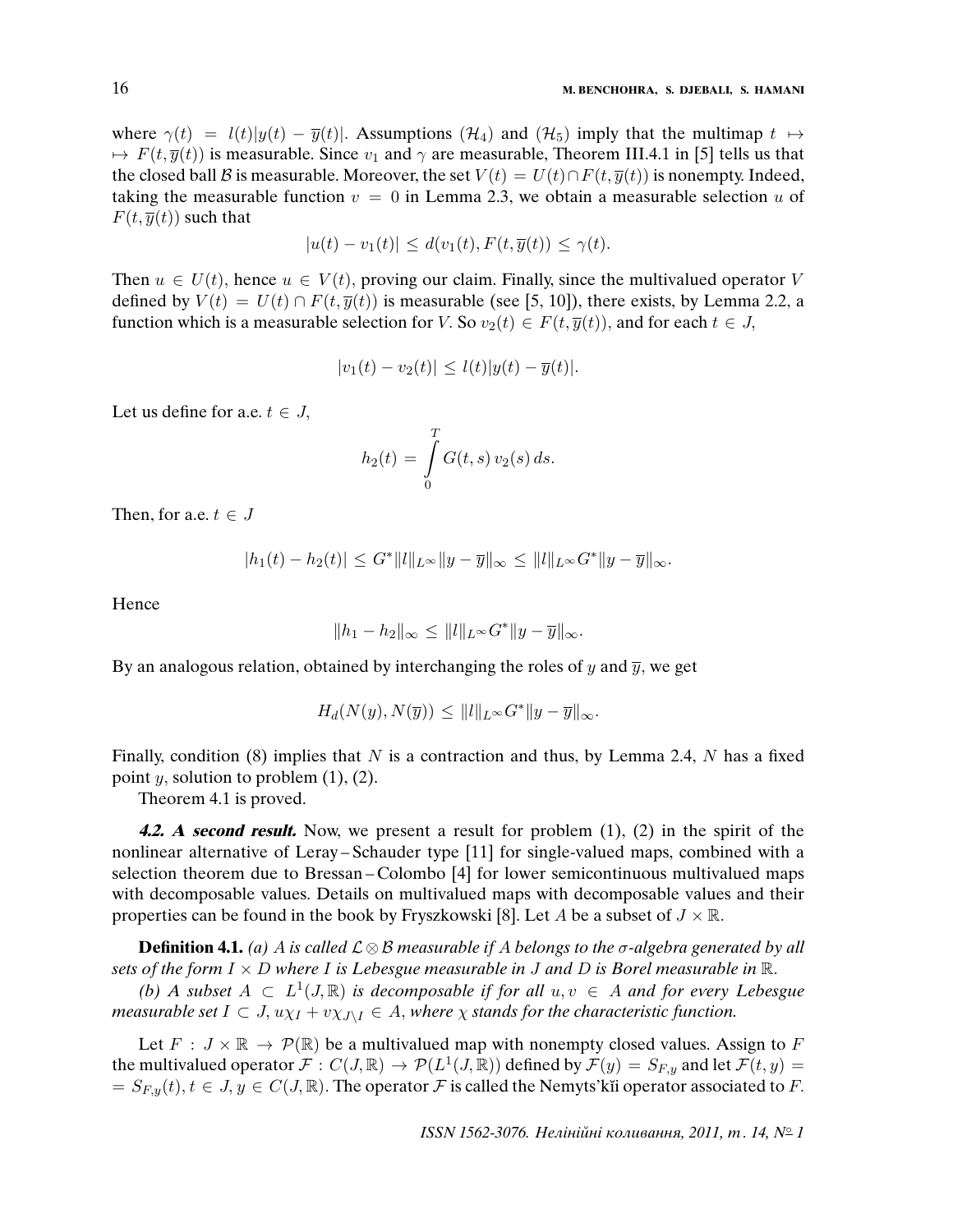**Definition 4.2.** Let  $F : J \times \mathbb{R} \to \mathcal{P}(\mathbb{R})$  be a multivalued function with nonempty compact values. We say that F is of lower semicontinuous type (l.s.c. type) if its associated Nemyts'kii operator  $\mathcal F$  is lower semicontinuous and has nonempty closed and decomposable values.

**Lemma 4.1** [4]. Let X be a separable metric space and let E be a Banach space. Then every l.s.c. multivalued operator  $N \, : \, X \, \rightarrow \, \mathcal{P}_{cl}(L^1([0,T],\, E))$  with nonempty closed decomposable values has a continuous selection, i.e. there exists a continuous single-valued function  $f : X \rightarrow$  $\rightarrow L^1(J, E)$  such that  $f(x) \in N(x)$  for every  $x \in X$ .

Let us introduce the following hypotheses:

 $(\mathcal{H}_6)$  F :  $[0, T] \times \mathbb{R} \longrightarrow \mathcal{P}(\mathbb{R})$  is a nonempty compact-valued multivalued map such that: (a) the map  $(t, u) \mapsto F(t, u)$  is  $\mathcal{L} \otimes \mathcal{B}$  measurable;

(b) the map  $y \mapsto F(t, y)$  is lower semicontinuous for a.e.  $t \in [0, T]$ .

(H<sub>7</sub>) F is locally integrably bounded, i.e., for each  $q > 0$ , there exists a function  $h_q \in$  $\in L^1([0,T],\mathbb{R}^+)$  such that

 $||F(t, u)||_{\mathcal{P}} \leq h_o(t)$ , for a.e.  $t \in [0, T]$  and for  $y \in \mathbb{R}$  with  $|u| \leq q$ .

The following lemma is crucial in the proof of our main existence theorem. The second one is the classical Nonlinear Alternative of Leray and Schauder for single-valued mappings.

**Lemma 4.2** [7]. Let  $F : [0, T] \times \mathbb{R} \rightarrow \mathcal{P}(\mathbb{R})$  be a multivalued map with nonempty, compact values. Assume that  $(\mathcal{H}_6)$  and  $(\mathcal{H}_7)$  hold. Then F is of l.s.c. type.

**Lemma 4.3** [11]. Let X be a Banach space and  $C \subset X$  a nonempty bounded, closed, convex subset. Assume U is an open subset of C with  $0 \in U$  and let  $G : \overline{U} \to C$  be a a continuous compact map. Then

(a) either there is a point  $u \in \partial U$  and  $\lambda \in (0,1)$  with  $u = \lambda G(u)$ ,

(b) or G has a fixed point in  $\overline{U}$ .

**Theorem 4.2.** Suppose that Assumptions  $(\mathcal{H}_2)$ ,  $(\mathcal{H}_3)$ ,  $(\mathcal{H}_6)$ ,  $(\mathcal{H}_7)$  are satisfied. Then problem (1), (2) has at least one solution.

**Proof.** ( $\mathcal{H}_6$ ) and ( $\mathcal{H}_7$ ) together with Lemma 4.2 imply that F is of lower semi-continuous type. Then, from Theorem 4.1, there exists a continuous function  $f: C([0,T], \mathbb{R}) \to L^1([0,T], \mathbb{R})$ such that  $f(y) \in \mathcal{F}(y)$  for all  $y \in C([0, T], \mathbb{R})$ . Consider the problem

$$
{}^{c}D^{\alpha}y(t) = f(y)(t), \quad \text{for a.e.} \quad t \in J, \quad 1 < \alpha \le 2,\tag{10}
$$

$$
y(0) = 0, \quad y'(T) = 0. \tag{11}
$$

If  $y \in AC([0,T], \mathbb{R})$  is a solution of problem (10), (11), then y is a solution to problem (1), (2). Problem (10), (11) is then reformulated as a fixed point problem for the single-valued operator  $N_1: C([0,T], \mathbb{R}) \to C([0,T], \mathbb{R})$  defined by

$$
N_1(y)(t) = \int_{0}^{T} G(t, s) f(y)(s) ds,
$$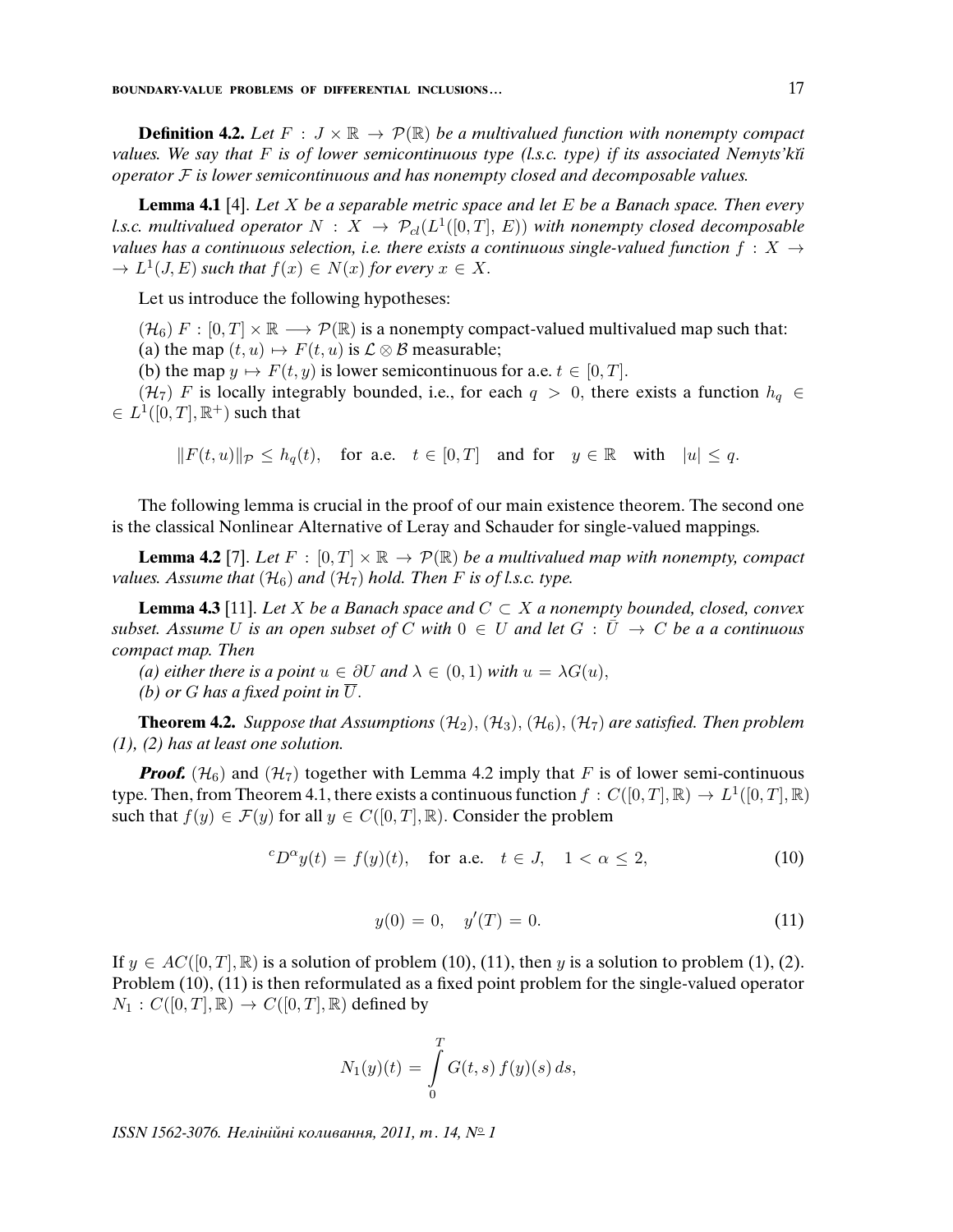where the functions G is given by (4). Using  $(\mathcal{H}_2)$ ,  $(\mathcal{H}_3)$ , we can easily show (using similar argument as in Theorem 3.1) that the operator  $N_1$  satisfies all conditions of Lemma 4.3, which completes the proof of Theorem 4.2.

**5. Topological structure.** In this section, we present a result on the topological structure of the set of solutions of problem  $(1)$ ,  $(2)$ .

**Theorem 5.1.** Assume that  $(\mathcal{H}_1) - (\mathcal{H}_3)$  hold. Then the solution set for problem (1), (2) is nonempty and compact in  $C(J, \mathbb{R})$ .

**Proof.** Let

 $S = \{y \in C(J, \mathbb{R}) : y \text{ is solution of problem } (1), (2)\}.$ 

From Theorem 3.1,  $S \neq \emptyset$ ; thus we only prove that S is a compact set. Let  $(y_n)_{n \in \mathbb{N}} \in S$ , then there exists  $v_n \in S_{F,y_n}$  such that for  $t \in J$ 

$$
y_n(t) = \int\limits_0^T G(t,s) \, v_n(s) \, ds,
$$

where the function  $G(t, s)$  is given by (4). From  $(\mathcal{H}_2)$ , we can prove that there exists a constant  $M_1 > 0$  such that

$$
||y_n||_{\infty} \le M_1, \text{ for every } n \ge 1.
$$

As in Step 2 in Theorem 3.1, we can easily show that the set  $\{y_n : n \geq 1\}$  is equicontinuous in  $C(J, \mathbb{R})$ . By the Arzéla – Ascoli theorem we can conclude that there exists a subsequence of  $\{y_n\}$  and still denoted again by  $\{y_n\}$ , such that  $y_n$  converges to some limit y in  $C(J, \mathbb{R})$ . We shall show that there exists  $v(\cdot) \in F(\cdot, y(\cdot))$  such that

$$
y(t) = \int\limits_0^T G(t, s) v(s) ds.
$$

Since  $F(t,.)$  is upper semicontinuous, then for every  $\varepsilon > 0$ , there exists  $n_0(\varepsilon) \geq 0$  such that for every  $n \geq n_0$ , we have

$$
v_n(t) \in F(t, y_n(t)) \subset F(t, y(t)) + \varepsilon B(0, 1), \quad \text{a.e.} \quad t \in J.
$$

Since  $F(.,.)$  has compact values, there exists subsequence  $v_{n_m}(.)$  such that

$$
v_{n_m}(.)\to v(.), \quad \text{as} \quad m\to\infty
$$

and

 $v(t) \in F(t, y(t)), \quad \text{a.e.} \quad t \in J.$ 

Moreover

$$
|v_{n_m}(t)| \le p(t), \quad \text{a.e.} \quad t \in J.
$$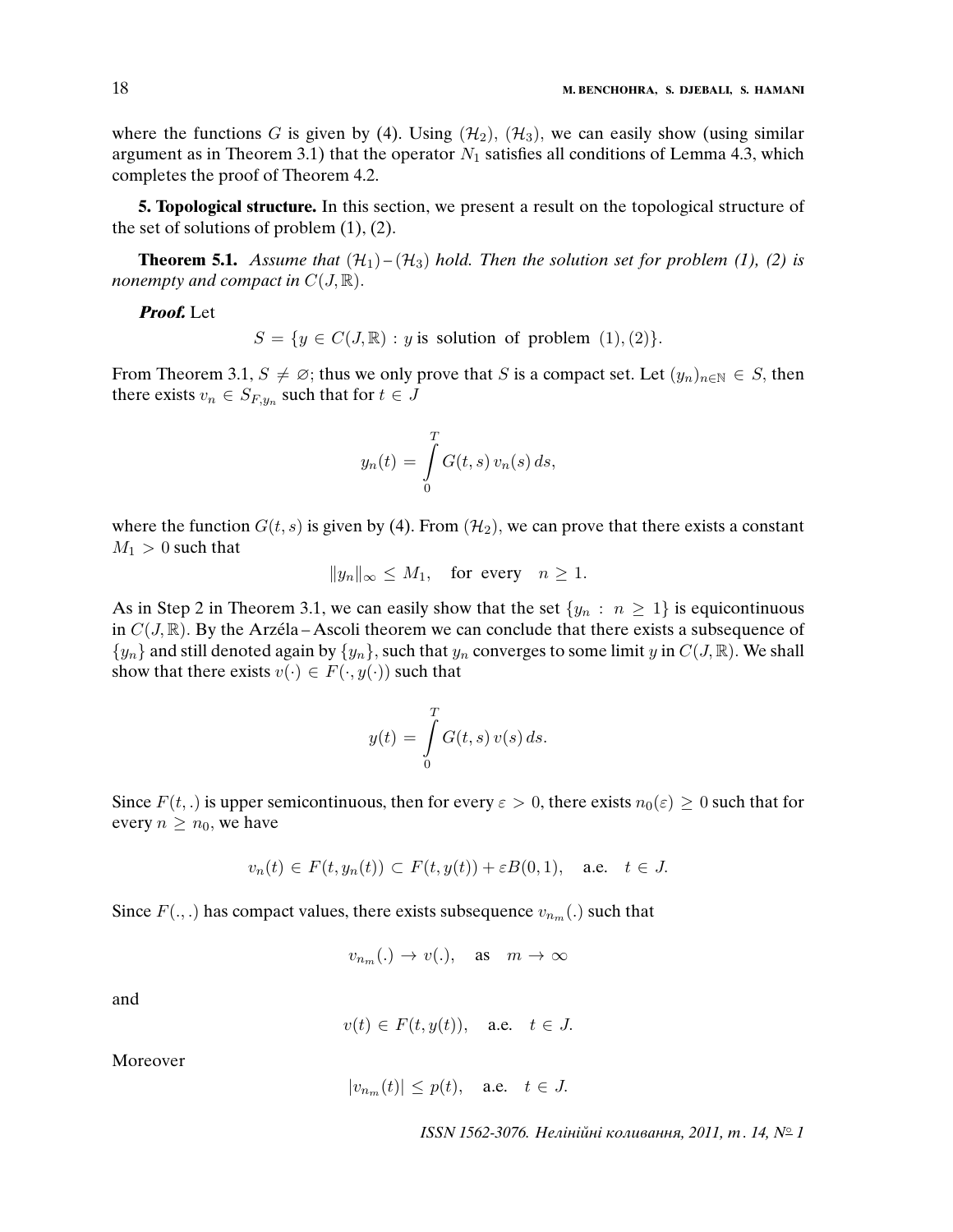By the Lebesgue dominated convergence theorem, we conclude that  $v \in L^1(J, \mathbb{R})$  which implies that  $v \in S_{F,y}$ . Thus

$$
y(t) = \int\limits_0^T G(t,s) v(s) ds, \quad t \in J,
$$

that is  $y \in S$ . Hence  $S \in \mathcal{P}_{cp}(C(J, \mathbb{R}))$ , as claimed.

**6. An example.** As an application of our results, consider the fractional differential inclusion

$$
D^{\alpha}y(t) \in F(t, y), \quad \text{a.e.} \quad t \in J = [0, 1], \quad 1 < \alpha \le 2,\tag{12}
$$

$$
y(0) = 0, \quad y'(1) = 0,\tag{13}
$$

where  $F(t, y) = \{v \in \mathbb{R} : f_1(t, y) \le v \le f_2(t, y)\}\$  and  $f_1, f_2 : J \times \mathbb{R} \to \mathbb{R}$  are two single-valued functions. Assume that for each  $t \in J$ , the function  $f_1(t, \cdot)$  is lower semicontinuous (i.e., the set  $\{y \in \mathbb{R} : f_1(t, y) > \mu\}$  is open for each  $\mu \in \mathbb{R}$ ), and that for each  $t \in J$ , the function  $f_2(t, \cdot)$ is upper semicontinuous (i.e., the set  $\{y \in \mathbb{R} : f_2(t, y) < \mu\}$  is open for each  $\mu \in \mathbb{R}$ ). Assume further that there are  $p \in L^{\infty}(J,\mathbb{R}^+)$  and  $\psi : [0,\infty) \to (0,\infty)$  continuous and nondecreasing such that

$$
\max(|f_1(t,y)|, |f_2(t,y)|) \le p(t)\psi(|y|), \quad t \in J \quad \text{and} \quad y \in \mathbb{R}.
$$

From (4), the Green function  $G$  is given by

$$
G(t,s) = \begin{cases} \frac{(t-s)^{\alpha-1}}{\gamma(\alpha)} - \frac{t^{\alpha-1}(1-s)^{\alpha-2}}{(\alpha-1)\gamma(\alpha-1)}, & 0 \le s \le t, \\ -\frac{t^{\alpha-1}(1-s)^{\alpha-2}}{(\alpha-1)\gamma(\alpha-1)}, & t \le s \le 1. \end{cases}
$$

Then, simple computations show that

$$
G^* = \sup \left\{ \int_0^1 |G(t,s)| \, ds : t \in [0,1] \right\} = \frac{1}{\alpha \gamma(\alpha)} + \frac{1}{(\alpha - 1)^2 \gamma(\alpha - 1)}.
$$

It is clear that  $F$  is compact and convex valued, and it is upper semicontinuous (see [7]). If there exists a constant  $M > 0$  such that

$$
\frac{M}{p^*G^*\psi(M)} > 1,
$$

then all the conditions of Theorem 3.1 are met. As a consequence, BVP (12), (13) has at least one solution y on J.

**Acknowledgement.** The authors are grateful to the referee for his remarks which led to an improvement of the first mansucript.